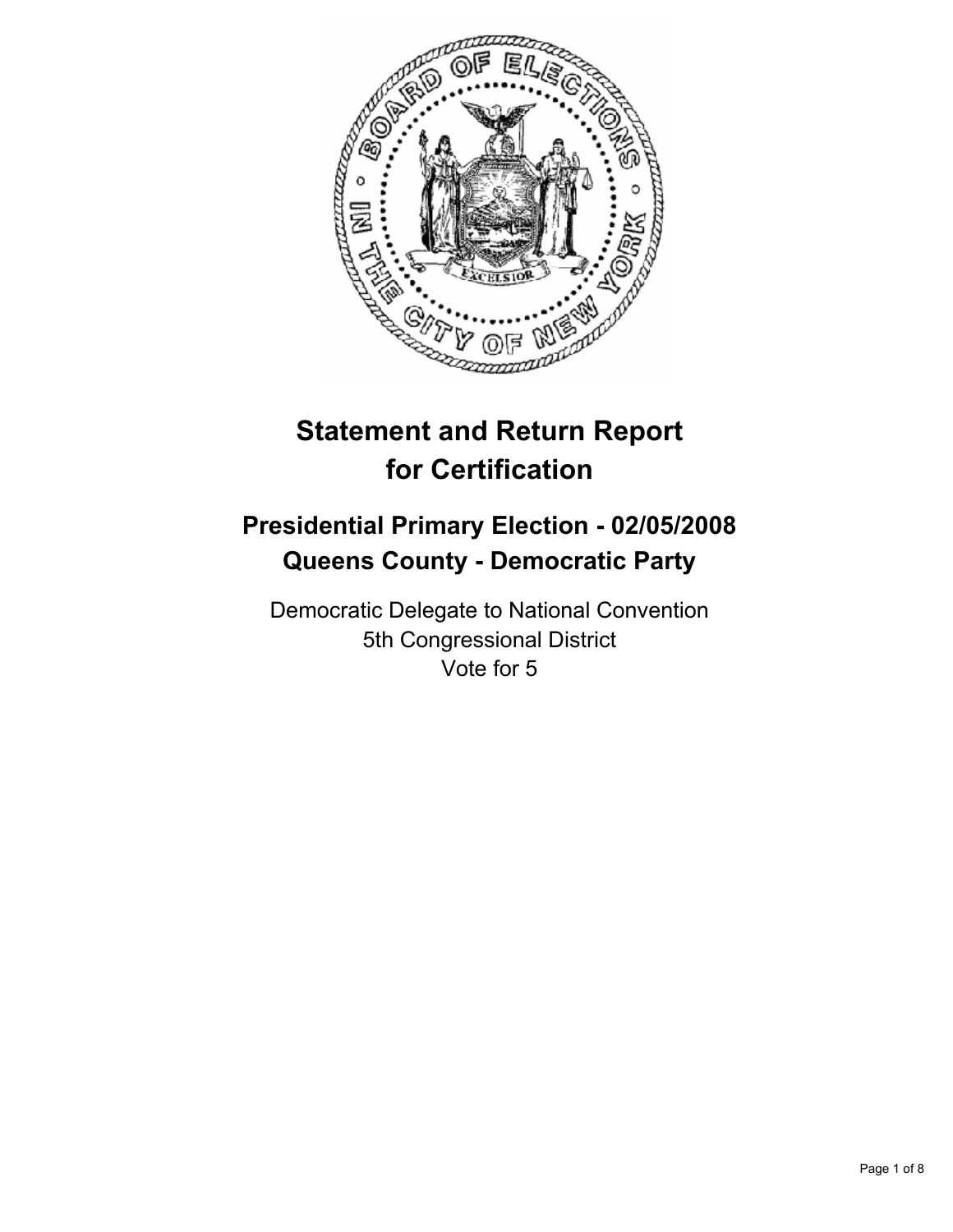

| <b>Assembly District 22</b>                              |                                                                                                                  |
|----------------------------------------------------------|------------------------------------------------------------------------------------------------------------------|
| <b>EMERGENCY</b>                                         | 16                                                                                                               |
| ABSENTEE/MILITARY                                        | 154                                                                                                              |
| <b>FEDERAL</b>                                           | 26                                                                                                               |
| <b>AFFIDAVIT</b>                                         | 105                                                                                                              |
| TOBY ANN STAVISKY (F) - PLEDGED TO SUPPORT CLINTON       | 3,575                                                                                                            |
| JOHN C LIU (M) - PLEDGED TO SUPPORT CLINTON              | 4,071                                                                                                            |
| BARBARA J JACKSON (F) - PLEDGED TO SUPPORT CLINTON       | 3,300                                                                                                            |
| JONATHAN KAIMAN (M) - PLEDGED TO SUPPORT CLINTON         | 3,170                                                                                                            |
| FIOR RODRIGUEZ-LANGUMAS (F) - PLEDGED TO SUPPORT CLINTON | 3,159                                                                                                            |
| ADIA N ONYANGO (F) - PLEDGED TO SUPPORT OBAMA            | 946                                                                                                              |
| JOHN O MAHER (M) - PLEDGED TO SUPPORT OBAMA              | 986                                                                                                              |
| FLORA B HANFT (F) - PLEDGED TO SUPPORT OBAMA             | 962                                                                                                              |
| KENNETH D BROWN (M) - PLEDGED TO SUPPORT OBAMA           | 1,033                                                                                                            |
|                                                          |                                                                                                                  |
| RACHEL L GERSHMAN (F) - PLEDGED TO SUPPORT OBAMA         |                                                                                                                  |
| <b>Total Votes</b>                                       | 969<br>22,171                                                                                                    |
| <b>Assembly District 24</b>                              |                                                                                                                  |
| <b>EMERGENCY</b>                                         |                                                                                                                  |
| ABSENTEE/MILITARY                                        |                                                                                                                  |
| <b>FEDERAL</b>                                           |                                                                                                                  |
| <b>AFFIDAVIT</b>                                         |                                                                                                                  |
| TOBY ANN STAVISKY (F) - PLEDGED TO SUPPORT CLINTON       |                                                                                                                  |
| JOHN C LIU (M) - PLEDGED TO SUPPORT CLINTON              |                                                                                                                  |
| BARBARA J JACKSON (F) - PLEDGED TO SUPPORT CLINTON       |                                                                                                                  |
| JONATHAN KAIMAN (M) - PLEDGED TO SUPPORT CLINTON         |                                                                                                                  |
| FIOR RODRIGUEZ-LANGUMAS (F) - PLEDGED TO SUPPORT CLINTON |                                                                                                                  |
| ADIA N ONYANGO (F) - PLEDGED TO SUPPORT OBAMA            |                                                                                                                  |
| JOHN O MAHER (M) - PLEDGED TO SUPPORT OBAMA              |                                                                                                                  |
| FLORA B HANFT (F) - PLEDGED TO SUPPORT OBAMA             |                                                                                                                  |
| KENNETH D BROWN (M) - PLEDGED TO SUPPORT OBAMA           |                                                                                                                  |
| RACHEL L GERSHMAN (F) - PLEDGED TO SUPPORT OBAMA         | 33<br>193<br>31<br>105<br>4,482<br>4,535<br>4,365<br>4,291<br>4,035<br>1,541<br>1,586<br>1,543<br>1,579<br>1,596 |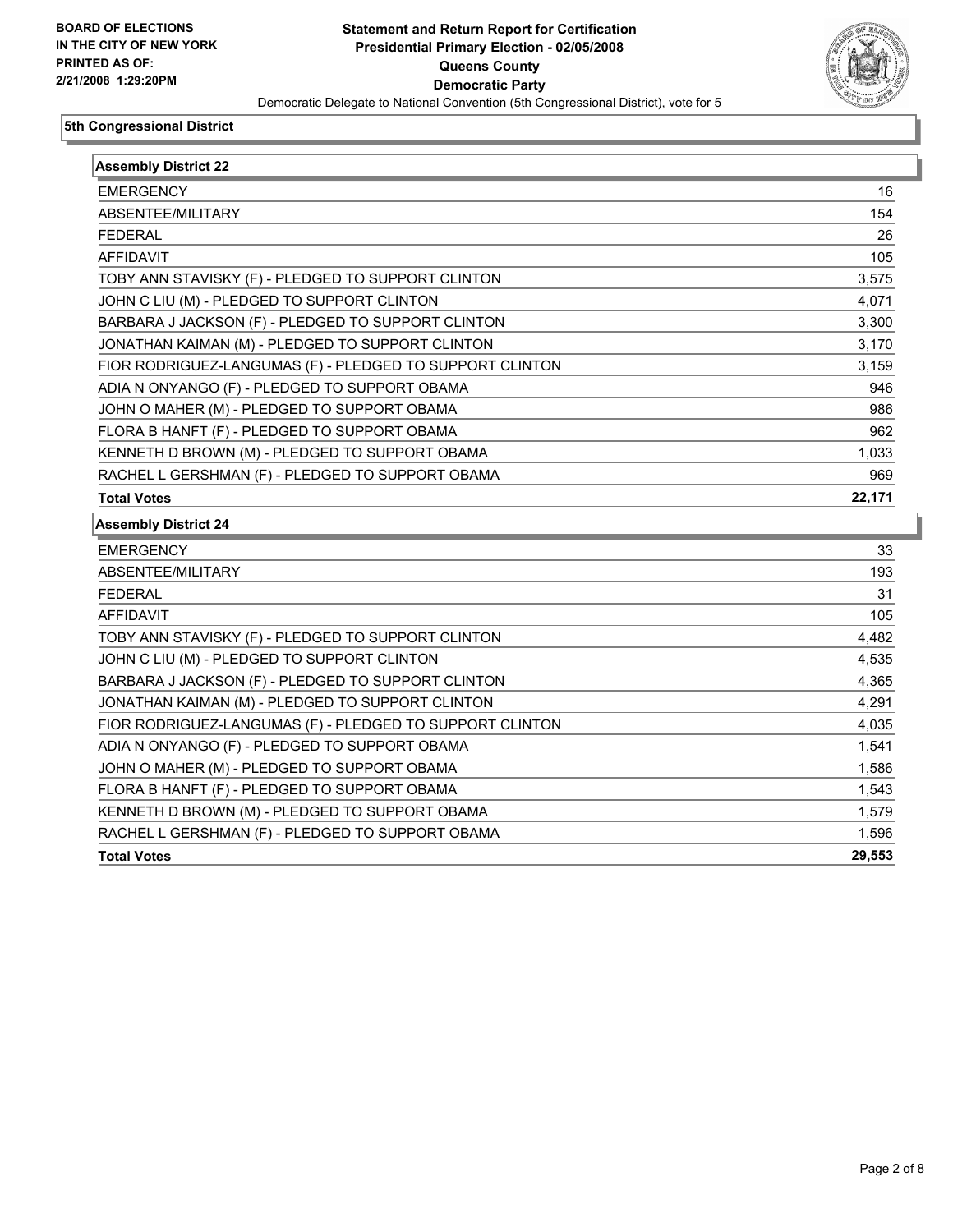

| <b>Assembly District 25</b>                              |        |
|----------------------------------------------------------|--------|
| <b>EMERGENCY</b>                                         | 54     |
| ABSENTEE/MILITARY                                        | 46     |
| <b>FEDERAL</b>                                           | 9      |
| <b>AFFIDAVIT</b>                                         | 45     |
| TOBY ANN STAVISKY (F) - PLEDGED TO SUPPORT CLINTON       | 1,139  |
| JOHN C LIU (M) - PLEDGED TO SUPPORT CLINTON              | 1,177  |
| BARBARA J JACKSON (F) - PLEDGED TO SUPPORT CLINTON       | 1,098  |
| JONATHAN KAIMAN (M) - PLEDGED TO SUPPORT CLINTON         | 1,033  |
| FIOR RODRIGUEZ-LANGUMAS (F) - PLEDGED TO SUPPORT CLINTON | 998    |
| ADIA N ONYANGO (F) - PLEDGED TO SUPPORT OBAMA            | 423    |
| JOHN O MAHER (M) - PLEDGED TO SUPPORT OBAMA              | 458    |
| FLORA B HANFT (F) - PLEDGED TO SUPPORT OBAMA             | 424    |
| KENNETH D BROWN (M) - PLEDGED TO SUPPORT OBAMA           | 446    |
| RACHEL L GERSHMAN (F) - PLEDGED TO SUPPORT OBAMA         | 423    |
| <b>Total Votes</b>                                       | 7,619  |
| <b>Assembly District 26</b>                              |        |
| <b>EMERGENCY</b>                                         | 65     |
| ABSENTEE/MILITARY                                        | 435    |
| <b>FEDERAL</b>                                           | 40     |
| <b>AFFIDAVIT</b>                                         | 151    |
| TOBY ANN STAVISKY (F) - PLEDGED TO SUPPORT CLINTON       | 7,191  |
| JOHN C LIU (M) - PLEDGED TO SUPPORT CLINTON              | 7,017  |
| BARBARA J JACKSON (F) - PLEDGED TO SUPPORT CLINTON       | 6,709  |
| JONATHAN KAIMAN (M) - PLEDGED TO SUPPORT CLINTON         | 6,473  |
| FIOR RODRIGUEZ-LANGUMAS (F) - PLEDGED TO SUPPORT CLINTON | 6,067  |
| ADIA N ONYANGO (F) - PLEDGED TO SUPPORT OBAMA            | 1,919  |
| JOHN O MAHER (M) - PLEDGED TO SUPPORT OBAMA              | 2,095  |
| FLORA B HANFT (F) - PLEDGED TO SUPPORT OBAMA             | 2,019  |
| KENNETH D BROWN (M) - PLEDGED TO SUPPORT OBAMA           | 2,059  |
| RACHEL L GERSHMAN (F) - PLEDGED TO SUPPORT OBAMA         | 1,975  |
| <b>Total Votes</b>                                       | 43,524 |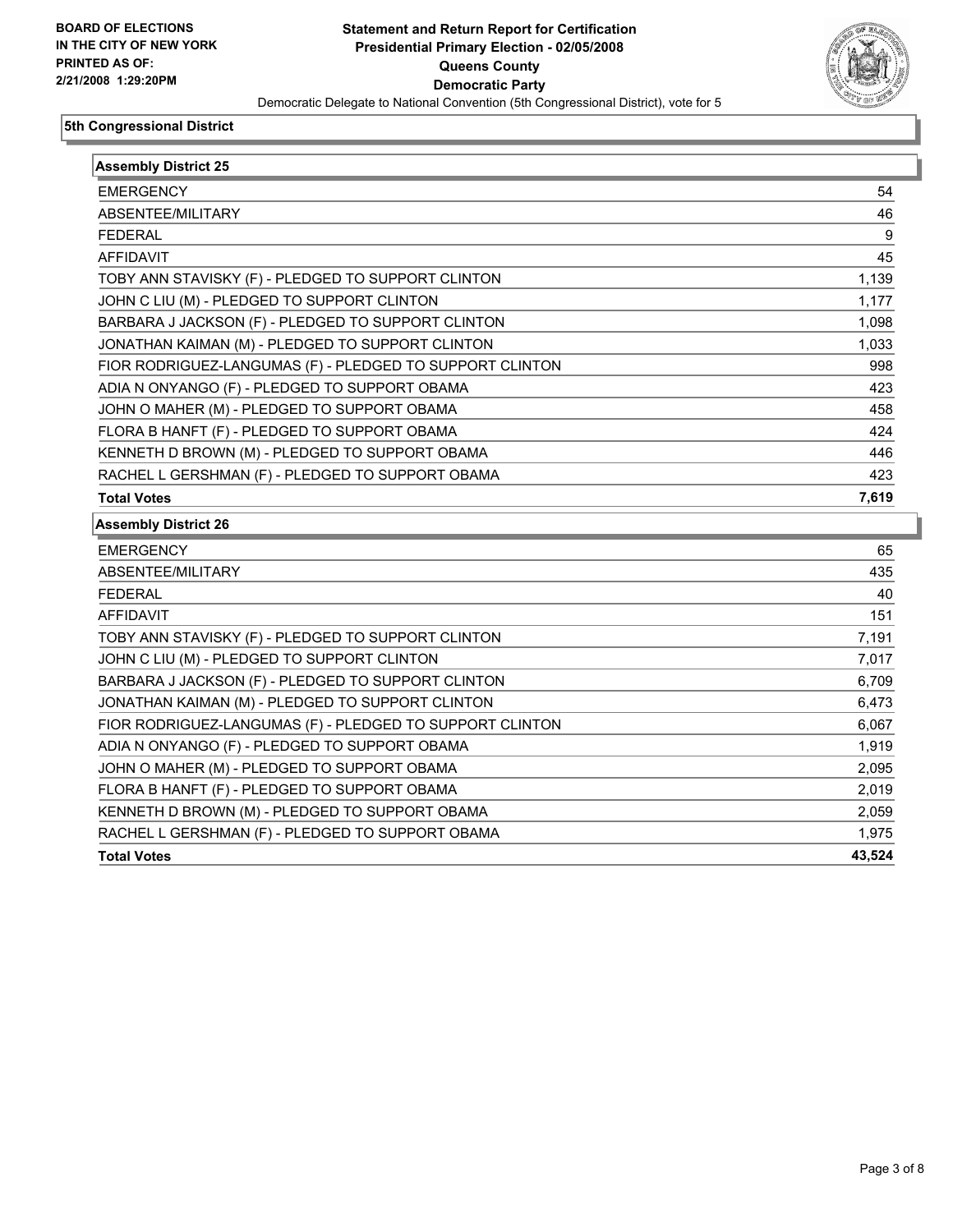

| <b>Assembly District 27</b>                              |     |
|----------------------------------------------------------|-----|
| <b>EMERGENCY</b>                                         | 33  |
| ABSENTEE/MILITARY                                        | 4   |
| <b>FEDERAL</b>                                           | 1   |
| AFFIDAVIT                                                | 2   |
| TOBY ANN STAVISKY (F) - PLEDGED TO SUPPORT CLINTON       | 69  |
| JOHN C LIU (M) - PLEDGED TO SUPPORT CLINTON              | 71  |
| BARBARA J JACKSON (F) - PLEDGED TO SUPPORT CLINTON       | 66  |
| JONATHAN KAIMAN (M) - PLEDGED TO SUPPORT CLINTON         | 63  |
| FIOR RODRIGUEZ-LANGUMAS (F) - PLEDGED TO SUPPORT CLINTON | 62  |
| ADIA N ONYANGO (F) - PLEDGED TO SUPPORT OBAMA            | 29  |
| JOHN O MAHER (M) - PLEDGED TO SUPPORT OBAMA              | 26  |
| FLORA B HANFT (F) - PLEDGED TO SUPPORT OBAMA             | 23  |
| KENNETH D BROWN (M) - PLEDGED TO SUPPORT OBAMA           | 28  |
| RACHEL L GERSHMAN (F) - PLEDGED TO SUPPORT OBAMA         | 26  |
| <b>Total Votes</b>                                       | 463 |
| <b>Assembly District 29</b>                              |     |
| <b>EMERGENCY</b>                                         | 11  |
| ABSENTEE/MILITARY                                        | 4   |
| <b>FEDERAL</b>                                           | 1   |
| <b>AFFIDAVIT</b>                                         | 11  |
| TOBY ANN STAVISKY (F) - PLEDGED TO SUPPORT CLINTON       | 107 |
| JOHN C LIU (M) - PLEDGED TO SUPPORT CLINTON              | 97  |
| BARBARA J JACKSON (F) - PLEDGED TO SUPPORT CLINTON       | 107 |
| JONATHAN KAIMAN (M) - PLEDGED TO SUPPORT CLINTON         | 98  |
| FIOR RODRIGUEZ-LANGUMAS (F) - PLEDGED TO SUPPORT CLINTON | 101 |
| ADIA N ONYANGO (F) - PLEDGED TO SUPPORT OBAMA            | 87  |
| JOHN O MAHER (M) - PLEDGED TO SUPPORT OBAMA              | 89  |
| FLORA B HANFT (F) - PLEDGED TO SUPPORT OBAMA             | 82  |
|                                                          | 83  |
| KENNETH D BROWN (M) - PLEDGED TO SUPPORT OBAMA           |     |
| RACHEL L GERSHMAN (F) - PLEDGED TO SUPPORT OBAMA         | 77  |
| <b>Total Votes</b>                                       | 928 |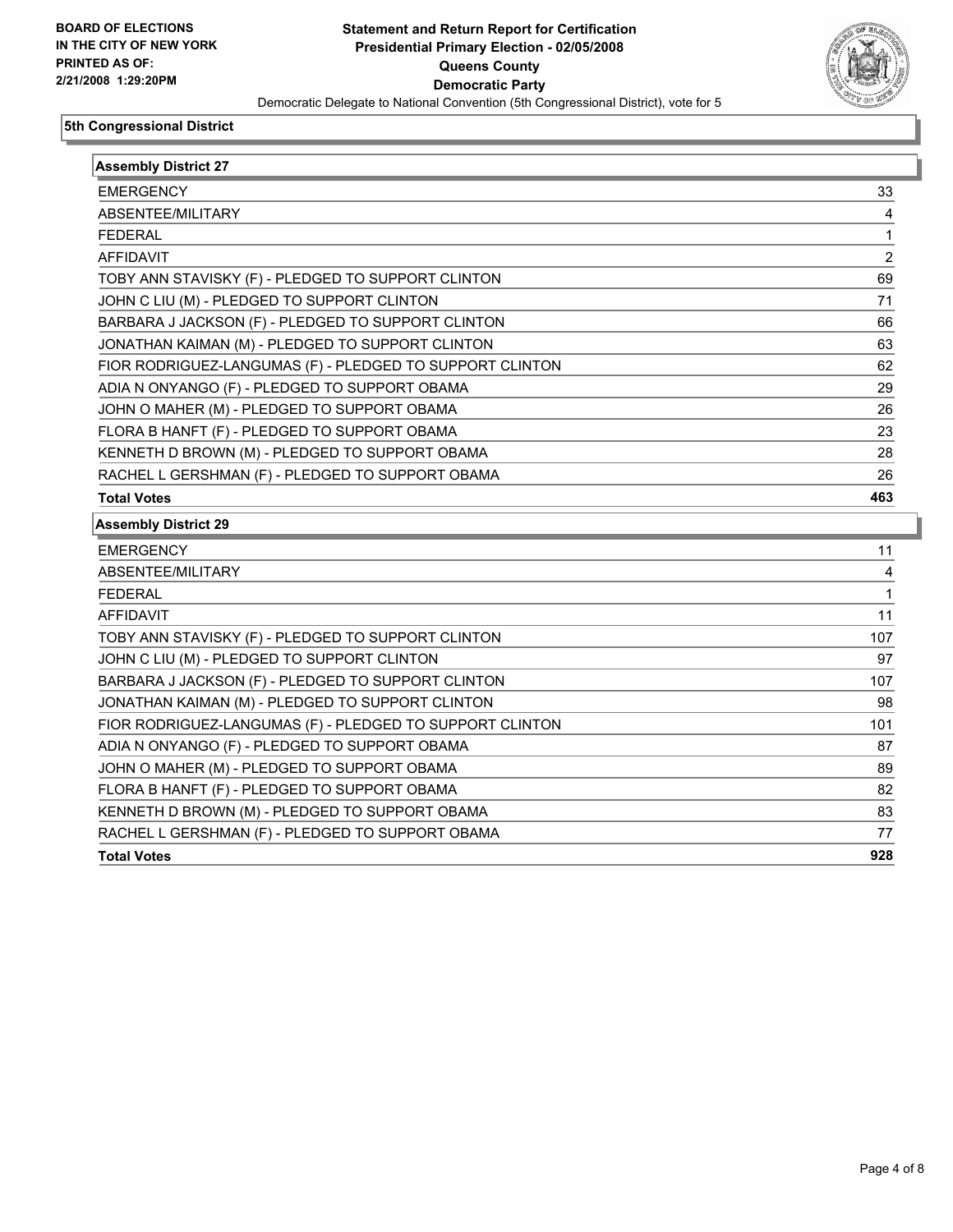

| <b>Assembly District 30</b>                              |     |
|----------------------------------------------------------|-----|
| <b>EMERGENCY</b>                                         | 0   |
| ABSENTEE/MILITARY                                        | 2   |
| FEDERAL                                                  | 0   |
| <b>AFFIDAVIT</b>                                         |     |
| TOBY ANN STAVISKY (F) - PLEDGED TO SUPPORT CLINTON       | 60  |
| JOHN C LIU (M) - PLEDGED TO SUPPORT CLINTON              | 59  |
| BARBARA J JACKSON (F) - PLEDGED TO SUPPORT CLINTON       | 60  |
| JONATHAN KAIMAN (M) - PLEDGED TO SUPPORT CLINTON         | 54  |
| FIOR RODRIGUEZ-LANGUMAS (F) - PLEDGED TO SUPPORT CLINTON | 56  |
| ADIA N ONYANGO (F) - PLEDGED TO SUPPORT OBAMA            | 23  |
| JOHN O MAHER (M) - PLEDGED TO SUPPORT OBAMA              | 24  |
| FLORA B HANFT (F) - PLEDGED TO SUPPORT OBAMA             | 24  |
| KENNETH D BROWN (M) - PLEDGED TO SUPPORT OBAMA           | 24  |
| RACHEL L GERSHMAN (F) - PLEDGED TO SUPPORT OBAMA         | 21  |
| <b>Total Votes</b>                                       | 405 |
| <b>Assembly District 33</b>                              |     |
| <b>EMERGENCY</b>                                         | 0   |
| ABSENTEE/MILITARY                                        | 0   |
| <b>FEDERAL</b>                                           | 0   |
| <b>AFFIDAVIT</b>                                         | 0   |
| TOBY ANN STAVISKY (F) - PLEDGED TO SUPPORT CLINTON       |     |
| JOHN C LIU (M) - PLEDGED TO SUPPORT CLINTON              |     |
| BARBARA J JACKSON (F) - PLEDGED TO SUPPORT CLINTON       |     |
| JONATHAN KAIMAN (M) - PLEDGED TO SUPPORT CLINTON         |     |
| FIOR RODRIGUEZ-LANGUMAS (F) - PLEDGED TO SUPPORT CLINTON |     |
| ADIA N ONYANGO (F) - PLEDGED TO SUPPORT OBAMA            |     |
| JOHN O MAHER (M) - PLEDGED TO SUPPORT OBAMA              |     |
| FLORA B HANFT (F) - PLEDGED TO SUPPORT OBAMA             |     |
| KENNETH D BROWN (M) - PLEDGED TO SUPPORT OBAMA           |     |
| RACHEL L GERSHMAN (F) - PLEDGED TO SUPPORT OBAMA         |     |

**Total Votes 10**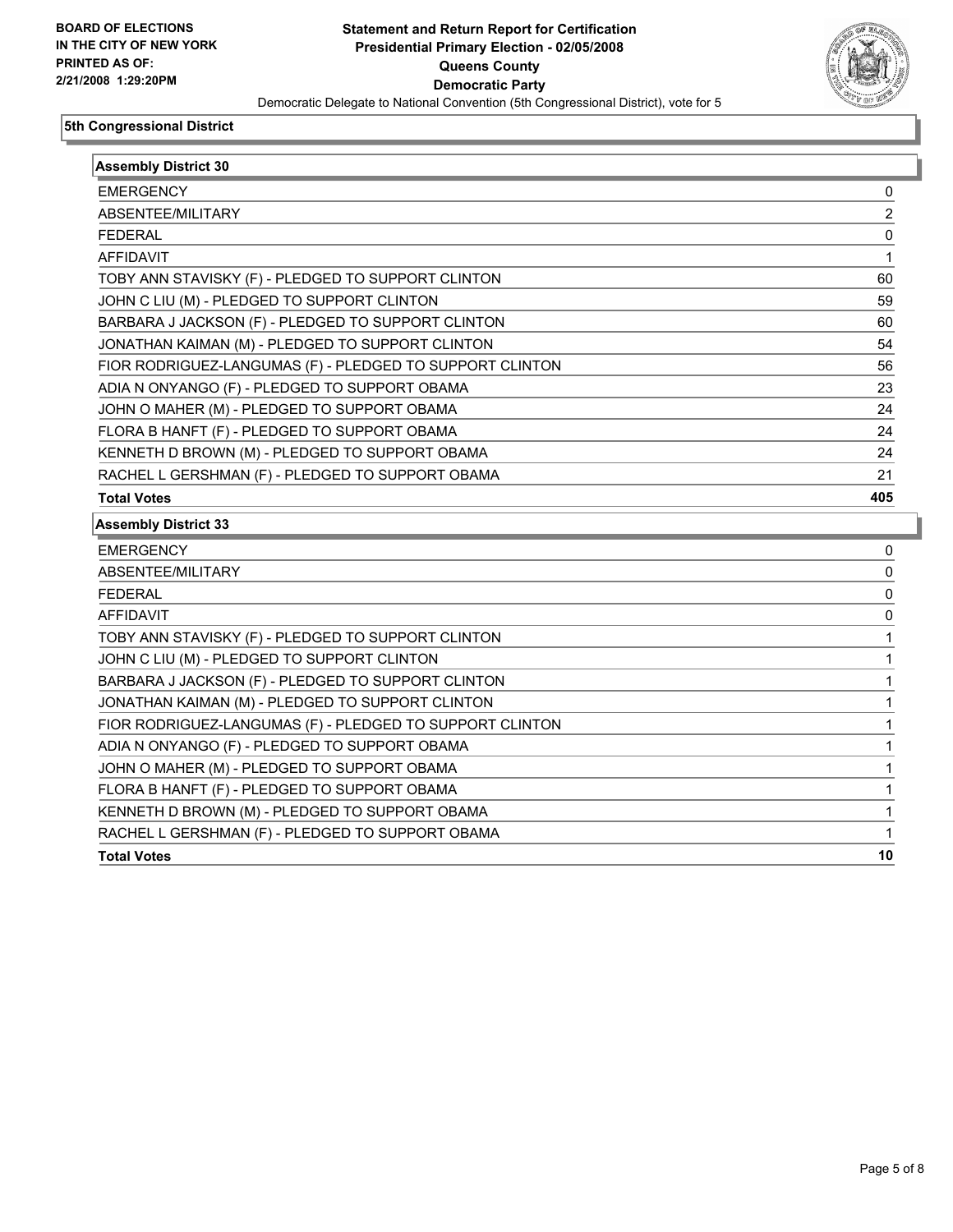

| <b>Assembly District 34</b>                              |        |
|----------------------------------------------------------|--------|
| <b>EMERGENCY</b>                                         |        |
| ABSENTEE/MILITARY                                        | 6      |
| <b>FEDERAL</b>                                           | 2      |
| <b>AFFIDAVIT</b>                                         | 25     |
| TOBY ANN STAVISKY (F) - PLEDGED TO SUPPORT CLINTON       | 409    |
| JOHN C LIU (M) - PLEDGED TO SUPPORT CLINTON              | 413    |
| BARBARA J JACKSON (F) - PLEDGED TO SUPPORT CLINTON       | 412    |
| JONATHAN KAIMAN (M) - PLEDGED TO SUPPORT CLINTON         | 345    |
| FIOR RODRIGUEZ-LANGUMAS (F) - PLEDGED TO SUPPORT CLINTON | 352    |
| ADIA N ONYANGO (F) - PLEDGED TO SUPPORT OBAMA            | 75     |
| JOHN O MAHER (M) - PLEDGED TO SUPPORT OBAMA              | 72     |
| FLORA B HANFT (F) - PLEDGED TO SUPPORT OBAMA             | 71     |
| KENNETH D BROWN (M) - PLEDGED TO SUPPORT OBAMA           | 57     |
| RACHEL L GERSHMAN (F) - PLEDGED TO SUPPORT OBAMA         | 54     |
| <b>Total Votes</b>                                       | 2,260  |
| <b>Assembly District 35</b>                              |        |
| <b>EMERGENCY</b>                                         | 5      |
| ABSENTEE/MILITARY                                        | 79     |
| <b>FEDERAL</b>                                           | 12     |
| <b>AFFIDAVIT</b>                                         | 94     |
| TOBY ANN STAVISKY (F) - PLEDGED TO SUPPORT CLINTON       | 2,086  |
| JOHN C LIU (M) - PLEDGED TO SUPPORT CLINTON              | 2,191  |
| BARBARA J JACKSON (F) - PLEDGED TO SUPPORT CLINTON       | 2,228  |
| JONATHAN KAIMAN (M) - PLEDGED TO SUPPORT CLINTON         | 1,983  |
| FIOR RODRIGUEZ-LANGUMAS (F) - PLEDGED TO SUPPORT CLINTON | 2,059  |
| ADIA N ONYANGO (F) - PLEDGED TO SUPPORT OBAMA            | 1,285  |
| JOHN O MAHER (M) - PLEDGED TO SUPPORT OBAMA              | 1,255  |
| FLORA B HANFT (F) - PLEDGED TO SUPPORT OBAMA             | 1,246  |
| KENNETH D BROWN (M) - PLEDGED TO SUPPORT OBAMA           | 1,301  |
| RACHEL L GERSHMAN (F) - PLEDGED TO SUPPORT OBAMA         | 1,180  |
| <b>Total Votes</b>                                       | 16,814 |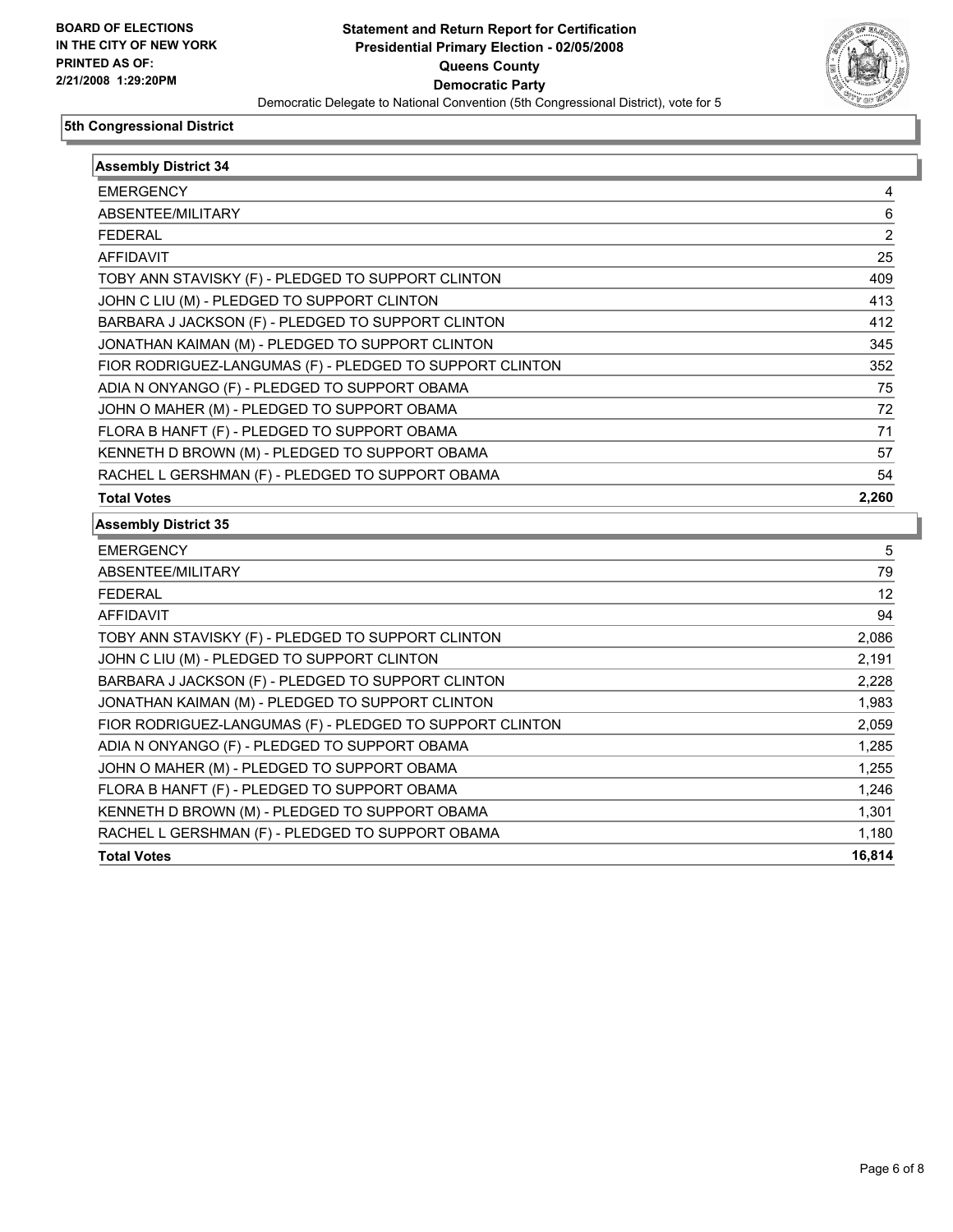

| <b>Assembly District 39</b>                              |        |
|----------------------------------------------------------|--------|
| <b>EMERGENCY</b>                                         | 16     |
| ABSENTEE/MILITARY                                        | 34     |
| <b>FEDERAL</b>                                           | 8      |
| <b>AFFIDAVIT</b>                                         | 59     |
| TOBY ANN STAVISKY (F) - PLEDGED TO SUPPORT CLINTON       | 1,658  |
| JOHN C LIU (M) - PLEDGED TO SUPPORT CLINTON              | 1,692  |
| BARBARA J JACKSON (F) - PLEDGED TO SUPPORT CLINTON       | 1,736  |
| JONATHAN KAIMAN (M) - PLEDGED TO SUPPORT CLINTON         | 1,644  |
| FIOR RODRIGUEZ-LANGUMAS (F) - PLEDGED TO SUPPORT CLINTON | 1,684  |
| ADIA N ONYANGO (F) - PLEDGED TO SUPPORT OBAMA            | 391    |
| JOHN O MAHER (M) - PLEDGED TO SUPPORT OBAMA              | 376    |
| FLORA B HANFT (F) - PLEDGED TO SUPPORT OBAMA             | 376    |
| KENNETH D BROWN (M) - PLEDGED TO SUPPORT OBAMA           | 384    |
| RACHEL L GERSHMAN (F) - PLEDGED TO SUPPORT OBAMA         | 332    |
| <b>Total Votes</b>                                       | 10,273 |
|                                                          |        |